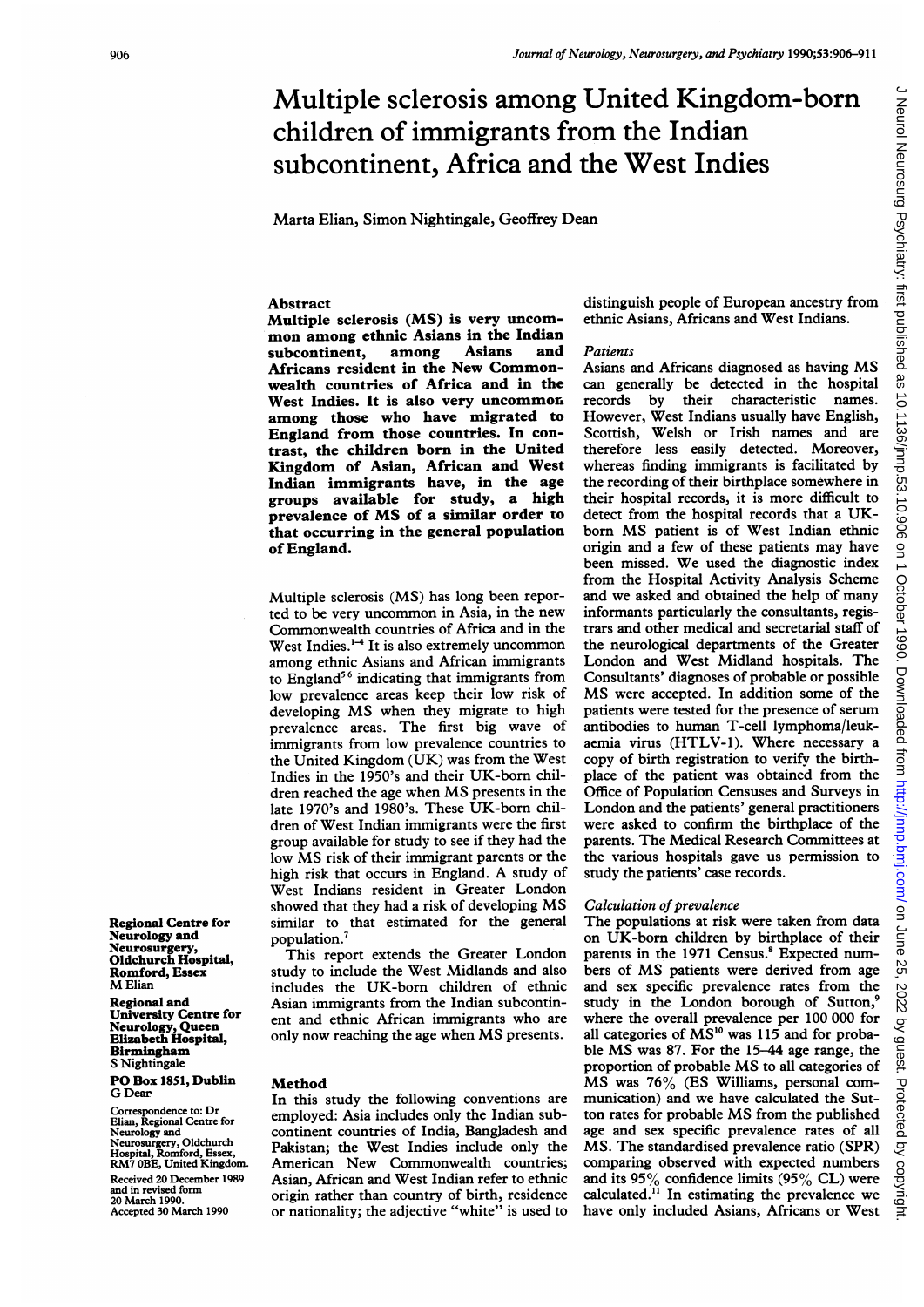Table <sup>1</sup> Probable MS in UK-born West Indians

|                | Sex    | Date of<br>birth | Age of<br>onset | First<br>symptom | Sensory   | Visual         | <b>VER</b> | <b>Brainstem</b> | <b>UMN</b>     | CSE            | Parents | Residence |
|----------------|--------|------------------|-----------------|------------------|-----------|----------------|------------|------------------|----------------|----------------|---------|-----------|
|                | F      | 1959             | 23              | Diplopia         | $\ddot{}$ | $\ddot{}$      |            | $\ddot{}$        | $\ddot{}$      | $\ddot{}$      | $WI-WI$ | <b>GL</b> |
| $\overline{c}$ | F      | 1963             | 14              | Sensory          | $\ddot{}$ |                | $+$        | $+$              | $\overline{+}$ | $+$            | $W1-W1$ | <b>GL</b> |
| 3              | M      | 1958             | 21              | <b>RBN</b>       | $+$       | $^{+}$         |            | +                | $\ddot{}$      | $\ddot{}$      | $WI-WI$ | <b>GL</b> |
|                | F      | 1961             | 21              | Sensory          | $\ddot{}$ |                | $+$        |                  | $\overline{+}$ | $\pmb{+}$      | $WI-WI$ | GL        |
|                | M      | 1960             | 21              | <b>RBN</b>       |           | $\ddot{}$      |            |                  | $+$            | $\overline{+}$ | $WI-WI$ | <b>GL</b> |
|                | F      | 1956             | 24              | <b>RBN</b>       | $\ddot{}$ | $+$            | $+$        |                  | $\ddotmark$    | $\ddot{}$      | $WI-WI$ | <b>GL</b> |
|                | F      | 1958             | 25              | Stem             |           |                | $\ddot{}$  |                  |                | $\ddot{}$      | $WI-WI$ | <b>GL</b> |
| 8              | F      | 1961             | 21              | <b>RBN</b>       |           | $\ddot{}$      |            |                  | $\ddot{}$      |                | $WI-WI$ | GL        |
| 9              | F      | 1961             | 21              | Sensory          | $\ddot{}$ | $\ddot{}$      | $\ddot{}$  |                  | $+$            | $\ddot{}$      | $WI-WI$ | <b>GL</b> |
| 10             | F      | 1966             | 17              | Sensory          | $\ddot{}$ | $\overline{+}$ |            |                  |                |                | $WI-WI$ | <b>GL</b> |
| 11             | M      | 1964             | 19              | <b>Myelitis</b>  | $\ddot{}$ |                |            | $\ddot{}$        |                | $\ddot{}$      | $WI-WI$ | GL        |
| 12             | F      | 1958             | 18              | Ataxia           |           |                |            | $^{+}$           | $\ddot{}$      |                | $WI-WI$ | GL        |
| 13             | F      | 1962             | 22              | Sensory          | $^+$      |                |            |                  |                | $\ddot{}$      | WI-WI   | <b>GL</b> |
| 14             | M      | 1963             | 18              | Ataxia           |           | $\ddot{}$      |            | $\ddot{}$        | $\ddot{}$      | $\ddot{}$      | WI–WI   | <b>GL</b> |
| 15             | F      | 1955             | 25              | Ataxia           | $\ddot{}$ |                | $\ddot{}$  |                  |                | $\ddot{}$      | WI-WI   | GL.       |
| 16             | M      | 1957             | 22              | Stem             |           |                | $\ddot{}$  |                  |                | $\pmb{+}$      | WI–WI   | <b>GL</b> |
| 17             | F      | 1961             | 18              | Sensory          |           |                |            |                  | $\ddot{}$      | $\ddot{}$      | WI–WI   | <b>GL</b> |
| 18             | M      | 1955             | 27              | <b>Myelitis</b>  | $+$       |                |            |                  |                | $\ddot{}$      | WI–WI   | <b>GL</b> |
| 19             | F      | 1967             | 17              | Myelitis         |           |                |            |                  |                |                | WI–WI   | <b>GL</b> |
| $20^3$         | F<br>F | 1966             | 21              | Sensory          | $\ddot{}$ |                |            |                  | $\ddot{}$      | $\ddot{}$      | $WI-WI$ | GL        |
| 21<br>22       | F      | 1961             | 16              | Stem             | $\ddot{}$ | $\ddot{}$      | $\ddot{}$  | $+$              | $\ddot{}$      | $\ddot{}$      | $WI-WI$ | WM        |
|                | F      | 1959             | 25              | Sensory          |           |                |            |                  |                | $\overline{+}$ | $WI-WI$ | <b>WM</b> |
| 23<br>24       | F      | 1963             | 18              | Sensory          | $^{+}$    | $\ddot{}$      | $\ddot{}$  | $\ddot{}$        | $\ddot{}$      | $\pmb{+}$      | $W1-W1$ | <b>WM</b> |
|                | M      | 1959             | 20              | Hemiparesis      | $+$       | $+$            |            |                  | $^{+}$         | $\ddot{}$      | $WI-WI$ | WM        |
| 25<br>26       | M      | 1961             | 24              | RBN              |           |                | +          | $\pmb{+}$        | $\ddot{}$      | $\ddot{}$      | $WI-WI$ | WM        |
| $27^*$         | F      | 1961             | 18              | <b>Myelitis</b>  | $+$       | $+$            | $\ddot{}$  | $\overline{+}$   | $+$            |                | $WI-WI$ | <b>WM</b> |
| 28             | M      | 1967             | 21              | Sensory          | $+$       |                |            |                  |                |                | $WI-WI$ | WM        |
|                |        | 1963             | 22              | Ataxia           |           |                |            | $\ddot{}$        | $\ddot{}$      | $\ddot{}$      | $WI-WI$ | WM        |

' = excluded from prevalence study (see text).

= excluded from prevalence staty (see text).<br>+ = presence of abnormality of somatosensory (Sensory), visual (Visual), brainstem or cerebellar (brainstem) and cortico-spinal (UMN) systems; abnormal visual<br>evoked cortical po

Parents <sup>=</sup> ethnic origin of parents. AS <sup>=</sup> Asian; AF <sup>=</sup> African; WH <sup>=</sup> white; WI <sup>=</sup> West Indian. Residence: GL <sup>=</sup> Greater London; WM<sup>=</sup> West Midlands.

Indians with probable MS who were born in the United Kingdom and who on prevalence day (1 April 1986) were alive, living in Greater London or the West Midlands and whose first MS symptoms had occurred before that day. Since there is no available population at risk data for those born after 1971, MS cases were only included if they were over 15 years of age on our prevalence day. Except where explicitly stated, UK-born West Indian, Asian and African MS patients were only included if the ethnic origin and birthplace of both parents were the West Indies, Asia or Africa respectively.

#### Results

The date of birth, sex, age of onset, place of residence, birthplace of parents and some clinical details of patients with probable MS are shown in tables 1-4. Patients with possible MS are not included in the tables but are described in the text.

UK-born children of West Indian parents We have found <sup>28</sup> UK-born West Indians

resident in Greater London and the West Midlands (table 1) with probable MS and this includes the- five male and eleven female patients in Greater London described previously.7 There were also three female patients with possible MS in Greater London. All the patients resident in Greater London except for one were born in Greater London and all those resident in the West Midlands were born in the West Midlands. Table 2 shows six patients who had one white UK-born parent and one West Indian parent. The course of MS in UK-born West Indians in both Greater London and the West Midlands was unusually rapid and severe.

# UK-born children of Asian parents

Thirteen UK-born Asian patients with probable MS were found in Greater London and the West Midlands (table 3). Three female UKborn Asians with probable MS had one Asian parent and one white UK-born parent (table 2). In addition in the West Midlands there were five UK-born Asians (four female; one male) with retrobulbar neuritis alone and three UKborn Asians (two female; one male) with

Table <sup>2</sup> Probable MS in UK-born patients of mixed parentage

|              | Sex              | Date of<br>birth                                                     | Age of<br>onset                                    | First<br>symptom                                                                                                           | Sensory | Visual | <b>VER</b> | Brainstem UMN | <b>CSF</b> | Parents                                                                                 | Residence                                          |
|--------------|------------------|----------------------------------------------------------------------|----------------------------------------------------|----------------------------------------------------------------------------------------------------------------------------|---------|--------|------------|---------------|------------|-----------------------------------------------------------------------------------------|----------------------------------------------------|
| o<br>8,<br>۰ | F<br>M<br>M<br>F | 1954<br>1956<br>1961<br>1965<br>1972<br>1964<br>1964<br>1972<br>1965 | 20<br>25<br>15<br>20<br>12<br>17<br>17<br>14<br>19 | Sensory<br>Ataxia<br>Sensory<br><b>Mvelitis</b><br><b>RBN</b><br><b>Mvelitis</b><br>Mvelitis<br>Sensory<br><b>Myelitis</b> |         |        |            |               |            | $WI-WH$<br>$WI-WH$<br>$WI-WH$<br>$WI-WH$<br>$WI-WH$<br>WI-WH<br>AS-WH<br>AS-WH<br>AS-WH | GL<br>GL<br>wм<br>WM<br>WM<br>wм<br>WМ<br>WM<br>wм |

For legend see table 1.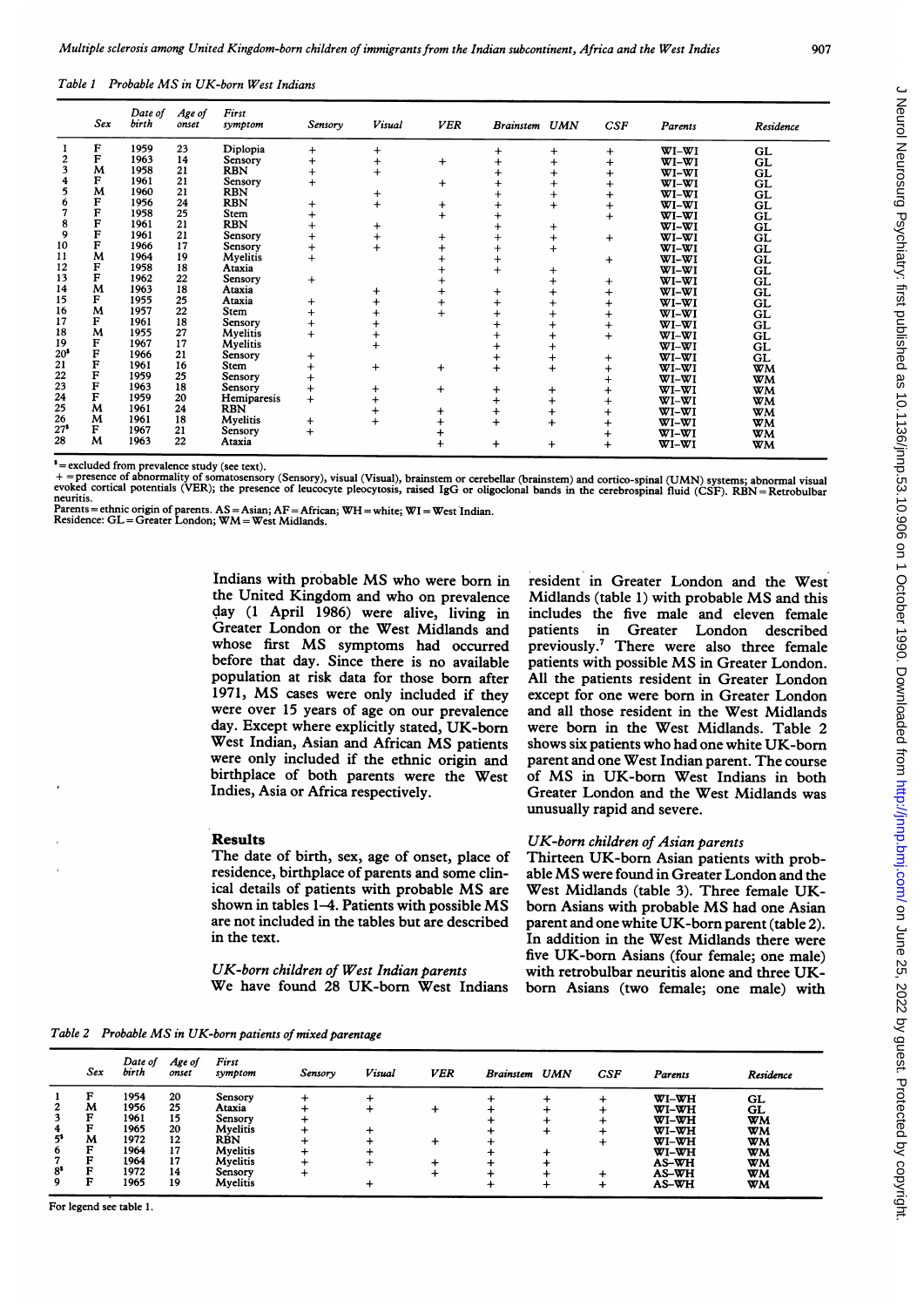Table <sup>3</sup> Probable MS in UK-born Asians

|        | Sex | Date of<br>birth | Age of<br>onset | First<br>symptom | Sensory | Visual | <b>VER</b> | Brainstem UMN | <b>CSF</b> | Parents | Residence |
|--------|-----|------------------|-----------------|------------------|---------|--------|------------|---------------|------------|---------|-----------|
|        | F   | 1967             | 13              | <b>RBN</b>       |         |        |            |               |            | AS-AS   | <b>GL</b> |
|        | M   | 1964             | 17              | <b>Mvelitis</b>  |         |        |            |               |            | AS-AS   | GL        |
|        | M   | 1967             | 14              | Hemiparesis      |         |        |            |               |            | AS-AS   | GL        |
|        |     | 1957             | 24              | Ataxia           |         |        |            |               |            | AS-AS   | GL        |
|        |     | 1938             | 23              | Sensory          |         |        |            |               |            | AS-AS   | GL        |
| o      | F   | 1971             | 4               | Ataxia           |         |        |            |               |            | AS-AS   | GL        |
|        | F   | 1956             | 16              | Sensory          |         |        |            |               |            | AS-AS   | <b>WM</b> |
| 8      | M   | 1966             | 9               | Hemiparesis      |         |        |            |               |            | AS-AS   | WM        |
| 9      | F   | 1960             | 18              | <b>RBN</b>       |         |        |            |               |            | AS-AS   | WM        |
| 10     | г   | 1966             | 18              | <b>RBN</b>       |         |        |            |               |            | AS-AS   | WM        |
| 11     |     | 1963             | 13              | Sensory          |         |        |            |               |            | AS-AS   | WM        |
| $12^5$ | M   | 1967             | 19              | Sensory          |         |        |            |               |            | AS-AS   | WМ        |
| 13     | F   | 1955             | 24              | Sensory          |         |        |            |               |            | AS-AS   | wм        |

For legend see table 1.

transverse myelitis alone and one female with a transient brainstem disturbance. Of these nine possible MS patients, all their parents were Asia-born Asians except two patients who each had one parent born in East Africa.

The age of the first symptom of probable or possible MS in UK-born Asians (including those with mixed Asian/white parentage and those with a parent born in Africa) was strikingly young (mean age 16-4 years, standard deviation 4 72) with 11 of the 28 having their first symptom before the age of 15; one at 4, one at 9, one at 10, two at 12, four at 13 and two at 14 years of age.

# UK-born children of parents born in Africa

Table <sup>4</sup> shows four probable MS patients with both parents born in Africa. Two of these were UK-born Africans with parents from West Africa: the other two were UK-born Asians with parents from East Africa. In addition, we found a male UK-born African resident in Greater London with possible MS with parents from West Africa.

### Prevalence rates

The populations at risk, the numbers of UKborn West Indian and Asian patients with probable MS and the MS prevalence rates from the Sutton study<sup>9</sup> are shown in tables 5 and 6. Some patients in tables <sup>1</sup> to 4 are excluded from the observed numbers in tables 5 and 6 as the onset of their MS was after the prevalence day (patients 20 and 27 in table 1; patient 12 in table 3) or because they were under 15 years ofage on prevalence day (patients 5 and 8 in table 2). Of the patients included in the prevalence estimations, the 13 that were tested were seronegative for HTLV-1.

The expected numbers of MS cases in UKborn West Indians and Asians estimated from the Sutton study data are also shown from which are calculated a standard prevalence ratio (SPR) for UK-born West Indians in Greater London and the West Midlands together of  $0.75$  (95% CL  $0.49-1.10$ ) and for Asians of  $1.10$  (95% CL 0.57-1.92).

The Asian or African MS patients whose parents were born in Africa are considered together as the 1971 Census does not distinguish between Asian, African or white UKborn children of Africa-born parents. The SPR for this small cohort is  $1.52(95\%$  confidence limits 0-42-3-91) and would be higher if the UK-born children of returning white expatriates could be excluded from the population at risk. The proportion ofimmigrants from Africa in the years 1984-6 that were white, African or Asian was 21, 21 and 58% respectively (Office of Population Censuses and Surveys, London; personal communication) and if similar rates apply to the UK-bom children of the Africa-born parents the SPR will be proportionately greater.

Five UK-born probable MS patients with one West Indies-born parent and one white UK-born parent were eligible for inclusion on the prevalence day (Greater London and West Midlands combined). There are no precise data available for the population at risk for this group. However, using the 1971 Census data of UK-born individuals with one parent born in the New Commonwealth (America) and the other born outside the New Commonwealth, the expected number of MS patients was  $11.2$ , based on the Sutton study prevalence rates. For this small group the SPR was  $0.43$  (95% CL  $0.14-1.03$ ). Similar calculations for the two UK-born probable MS patients resident in the West Midlands with one parent born in India or Pakistan and one white UK-born parent gave an SPR of  $0.06$  (95% CL  $0.008-0.21$ ) for Greater London and the West Midlands combined or  $0.42$  (95% CL 0.05-1.53) for the West Midlands alone.

Table 4 Probable MS in UK-born children of parents born in Africa

|   | Sex    | Date of<br>birth | Age of<br>onset | First<br>symptom        | Sensory | Visual | VER | Brainstem UMN | CSF | Parents        | Residence |
|---|--------|------------------|-----------------|-------------------------|---------|--------|-----|---------------|-----|----------------|-----------|
| 2 | M<br>F | 1961<br>1955     | 18<br>18        | <b>Myelitis</b><br>Stem |         |        |     |               |     | AF-AF<br>AF-AF | GL<br>GL  |
| 4 | п<br>E | 1965<br>1963     | 17<br>21        | Stem<br><b>Myelitis</b> |         |        |     |               |     | AS-AS<br>AS-AS | GL<br>GL  |

For legend see table 1.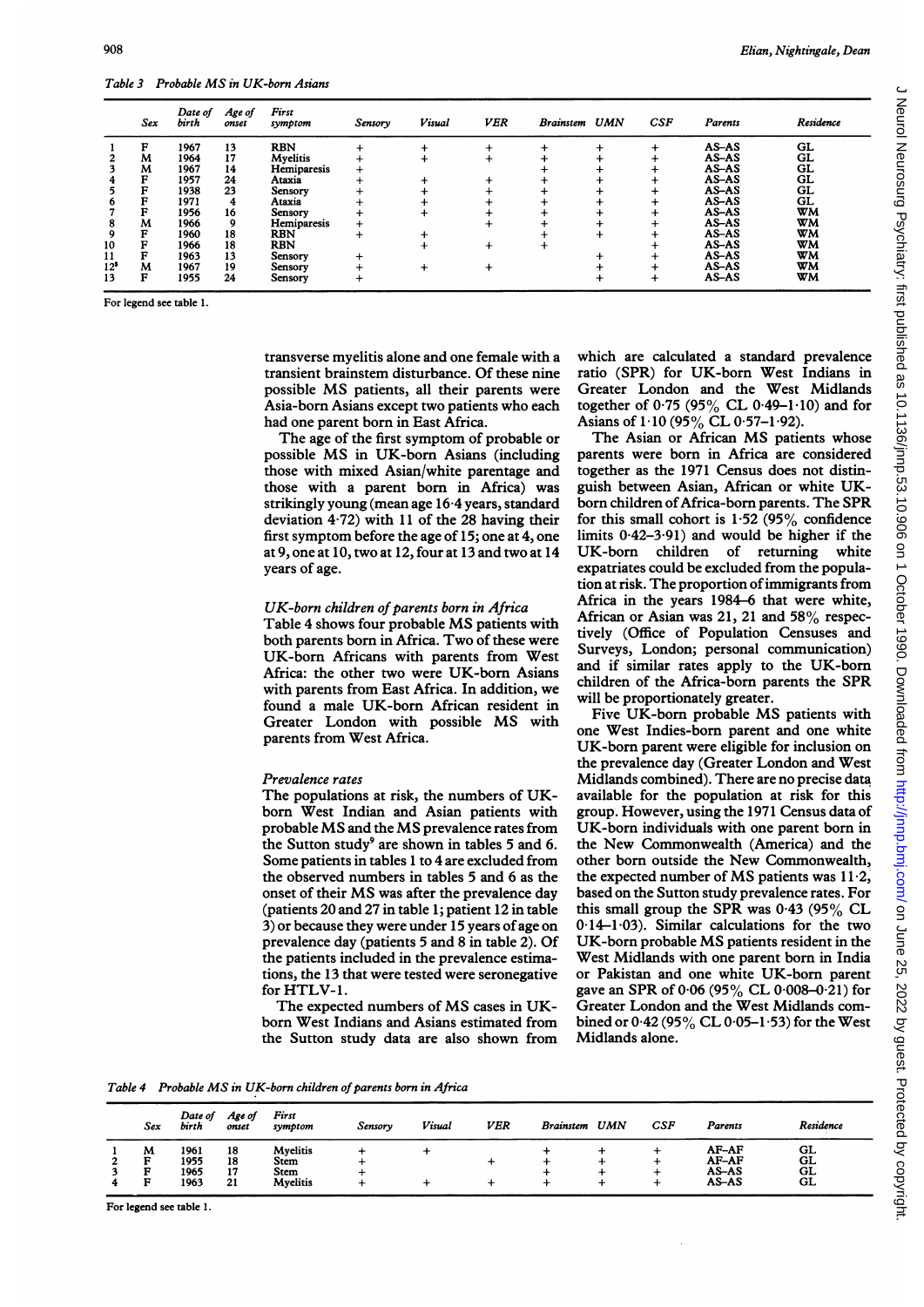Table <sup>5</sup> UK-born West Indians with probable MS

|                                             |               | Pop at Risk |           |            | MS Cases                             |                 |                                            | <b>Sutton Rate</b> |                  |          | Exp MS Cases          |         |  |
|---------------------------------------------|---------------|-------------|-----------|------------|--------------------------------------|-----------------|--------------------------------------------|--------------------|------------------|----------|-----------------------|---------|--|
| Age                                         | Residence     | M           | $\pmb{F}$ |            | $\boldsymbol{M}$                     |                 | $\boldsymbol{F}$                           | M                  | $\boldsymbol{F}$ |          | M                     | F       |  |
| $15 - 19$                                   | GL            | 15315       | 15195     |            |                                      |                 |                                            |                    |                  |          |                       |         |  |
|                                             | <b>WM</b>     | 4615        | 4630      |            | 0                                    |                 | $\begin{array}{c} 3 \\ 0 \\ 3 \end{array}$ |                    |                  |          |                       |         |  |
|                                             | Total         | 19930       | 19825     |            |                                      |                 |                                            | 18.8               | $12-1$           |          | 3.75                  | $2-40$  |  |
| $20 - 24$<br>$25 - 29$<br>$30 - 34$<br>> 35 | GL            | 19055       | 18885     |            | 3                                    |                 |                                            |                    |                  |          |                       |         |  |
|                                             | <b>WM</b>     | 6295        | 6230      |            | 3                                    |                 |                                            |                    |                  |          |                       |         |  |
|                                             | Total         | 25350       | 25115     |            | 6                                    |                 | $\frac{4}{2}$                              | $18-8$             | $12 \cdot 1$     |          | 4.76                  | 3.04    |  |
|                                             | GL            | 7330        | 7320      |            |                                      |                 |                                            |                    |                  |          |                       |         |  |
|                                             | WM            | 2580        | 2465      |            | $\begin{matrix} 2 \\ 0 \end{matrix}$ |                 |                                            |                    |                  |          |                       |         |  |
|                                             | Total         | 9910        | 9785      |            | $\overline{a}$                       |                 | $\frac{5}{2}$                              | 49.9               | 1348             |          | 4.95                  | 13.19   |  |
|                                             | GL            | 700         | 735       |            | 0                                    |                 | 1                                          |                    |                  |          |                       |         |  |
|                                             | WM            | 170         | 195       |            | 0                                    |                 | $\bf{0}$                                   |                    |                  |          |                       |         |  |
|                                             | Total         | 870         | 930       |            | $\bf{0}$                             |                 | $\mathbf{I}$                               | 49.9               | 134.8            |          | 0.43                  | 1.25    |  |
|                                             | GL            | 225         | 275       |            | 0                                    |                 |                                            |                    |                  |          |                       |         |  |
|                                             | WM            | 70          | 90        |            | $\bf{0}$                             |                 | $_{0}^{0}$                                 |                    |                  |          |                       |         |  |
|                                             | Total         | 295         | 365       |            | $\mathbf 0$                          |                 | $\mathbf 0$                                | $103.1*$           | $183.7*$         |          | $0.30*$               | $0.67*$ |  |
|                                             | <b>TOTALS</b> |             | Observed  | $=$<br>$=$ | 9                                    | $\ddot{}$<br>26 | 17                                         |                    | Expected         | $=$<br>= | 14.19<br>$+$<br>34.74 | $20-55$ |  |

Age on 1st April 1986. GL<sup>=</sup> Greater London. WM<sup>=</sup> West Midlands.

Population at risk is derived from the 1971 Census data on UK-born children of immigrants from the New Commonwealth<br>(America). "Exp MS Cases" are the expected number of Probable MS cases in UK-born West Indians based on th Ite". Rate is per 100 000

\*These figures are for the age range 35–44 years.

#### Discussion

Our results show that the UK-born children of Asian, West Indian and African immigrants have <sup>a</sup> high prevalence of MS in the age groups available for study, of a similar order to that reported in the London borough of Sutton. This study is based on relatively small numbers ofMS patients and is liable to several sources of variation or bias, in particular errors in case finding, in estimating the population at risk and in calculating the age and sex specific expected numbers. The statistical effect of variation in small numbers has already been considered in estimating the confidence limits of the SPRs. Misdiagnosis of MS in the patients in this study is very unlikely as all patients with probable MS showed typical clinical features. The negative HTLV-<sup>I</sup> serology, clinical presentation and subsequent course indicate that we have not included patients with tropical spastic paraparesis.

pick up every case of MS in UK-born Asians, Africans and especially among West Indians with English names. On perusing some of the patients' case notes, there was sometimes an apparent reluctance to diagnose MS in view of their ethnic origin and if this attitude is widespread then we may be underestimating the prevalence of MS in Asians and West Indians. The observation that MS in UK-born Asians has an unusually early onset may be due to a racial predisposition to an atypical presentation or alternatively the high prevalence in the young could reflect a high overall prevalence that will become more apparent as the UKborn Asian cohort ages. If the latter explanation is correct, the overall prevalence in UKborn Asians may eventually be greater than in the white UK-born population. Similarly our finding that MS in UK-born West Indians has a particularly severe course could either be due to a racial predisposition or due to the fact that we are only picking up the severe cases and

On the other hand it is likely that we failed to

Pop at Risk MS Cases Sutton Rate Exp MS Cases  $Age$  Residence  $\overline{M}$   $\overline{F}$   $\overline{M}$   $\overline{F}$   $\overline{M}$   $\overline{F}$   $\overline{M}$   $\overline{F}$ 15-19 GL <sup>7180</sup> <sup>6955</sup> <sup>1</sup> <sup>2</sup> WM 7840 7580 1 1 Total 15020 14535 2 3 18 8 12-1 2-82 1-76 20-24 GL <sup>2985</sup> <sup>6955</sup> <sup>1</sup> <sup>0</sup> WM 2890 2790 0 1 Total 5875 6630 <sup>1</sup> <sup>1</sup> <sup>L</sup> 18-8 12-1 <sup>1</sup> 10 0-80 25-29 GL <sup>850</sup> <sup>855</sup> <sup>0</sup> <sup>1</sup> WM 575 520 0 2 Total 1425 1375 0 3 <sup>F</sup> 49 9 134-8 0 71 1-85 30-35 GL <sup>390</sup> <sup>370</sup> <sup>0</sup> <sup>0</sup> W<sub>M</sub> 90 55 0 1 Total 480 425 0 <sup>1</sup> <sup>L</sup> 49-9 134-8 0-24 0-57 > <sup>35</sup> GL <sup>325</sup> <sup>325</sup> <sup>0</sup> <sup>1</sup> W<sub>M</sub> 45 65 0 0 Total 370 390 0 <sup>1</sup> 103-1\* 183-7\* 0-38\* 0-72\*  $\text{TOTALS}$  Observed = 3 + 9 Expected = 5.25 + 5.70  $=$  12  $=$  10.95

Table <sup>6</sup> UK-born Asians with probable MS

Population at risk is derived from the 1971 Census data on UK-born children of immigrants from India and Pakistan. "Exp MS<br>Cases" are the expected number of probable MS cases in UK-born Asians based on the "Sutton rate". F table 5.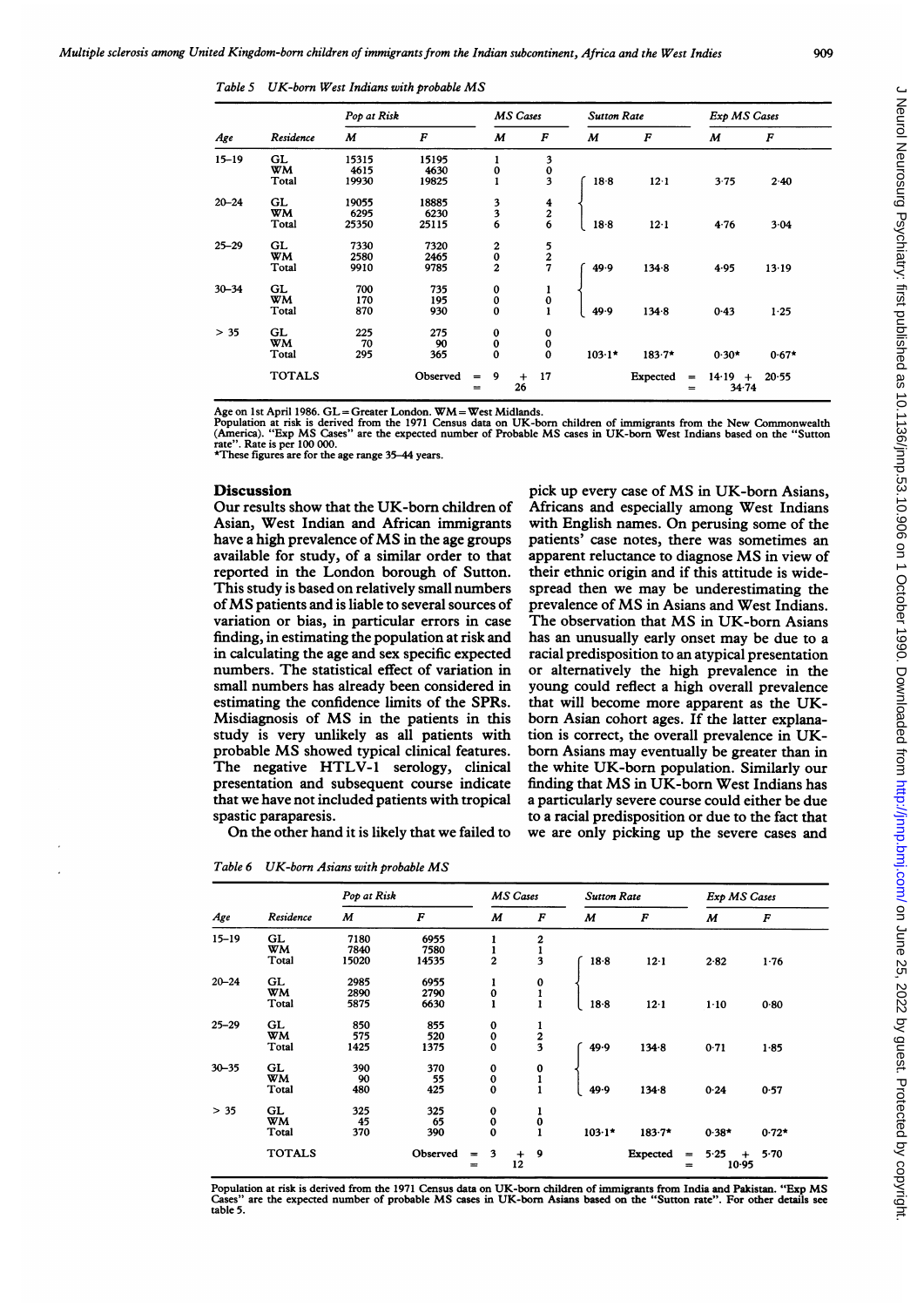missing the milder ones. If the latter explanation is correct, then we have underestimated the prevalence in UK-born West Indians.

The last census of UK-born children by birthplace of parents took place in 1971 and has been used to calculate the population at risk. This ignores movement in and out of Greater London and the West Midlands and also deaths in the population since 1971, but since all our MS patients except one were born where they are now residing in Greater London or the West Midlands, there has probably been little overall change in the population since 1971. Moreover, our use of the 1971 census data is shown<sup>7</sup> to be fairly accurate when compared with the Head of Household Survey at the 1981 Census'2 and the small sample 1981 Labour Force Survey.'3 Many couples of European ancestry who were born in Asia or the West Indies returned to the UK and their children born in this country are unavoidably included in the population at risk derived from the 1971 Census. Since our prevalence study has only included ethnic Asian and West Indian MS patients, the inclusion of these white children in the population at risk will result in an overestimation of the expected number of MS patients. Overestimation of expected numbers may also have occurred if some UK-born Asians and West Indians have died or migrated to their parents' country of origin.

At present there are no available age and sex specific MS prevalence data for the general population of either Greater London or the West Midlands with which to compare the prevalence rates of our UK-born Asian and West Indian MS patients. The recent prevalence study in the London borough of Sutton which we have used to calculate expected numbers in the populations at risk found an unexpectedly high overall prevalence of MS. If Sutton is not representative of Greater London or the West Midlands then we may be overestimating the expected numbers. Another reason why the high Sutton prevalence rates may bias our estimation of expected numbers concerns differences in methods of case finding. Whereas the Sutton rates were obtained by comprehensive survey of a relatively small population of 169 600 using a wide variety of methods including contact with all general practitioners, our search for a small number of UK-born West Indians and Asians was from a total population of approximately 11 700 000<sup>12</sup> (Greater London and West Midlands combined) using necessarily less intensive methods. It is well recognised that the prevalence rates from studies of small communities tend to be higher than less intensive surveys of large populations, for example in Sicily.<sup>1415</sup> We believe that all the sources of bias (that is, in case finding, in estimation of the population at risk and in calculation of expected numbers) described above would, if anything, have led us to underestimate the prevalence of MS in UKborn West Indians and Asians.

For those of mixed parentage (for example, UK-born individuals with one Asian Asiaborn parent and one white UK-born parent) factors additional to those detailed above may

Elian, Nightingale, Dean

result in underestimation of the prevalence of MS. The population at risk for those of mixed parentage is relatively older than for those of full parentage. For example, the percentage of people over 30 years of age for West Indians of full and mixed parentage were  $2\cdot 2\%$  and  $16\cdot 1\%$ respectively and for Asians of full and mixed parentage were  $4.2\%$  and  $47.0\%$  respectively. These differences in age structure result in a relatively high expected number of MS cases in those of mixed parentage, yet the observed numbers were small and the SPR's were lower than for those of full Asian or West Indian parentage.

We believe that the likely explanations for this are firstly that the individuals of mixed parentage were not recognised as such by the doctors and were therefore missed. Secondly, many of the UK-born Asian individuals of mixed parentage will be children of UK-born fathers working in Asia and Asian mothers who both came to this country before or at Indian independence. Such individuals will have English sounding surnames which would obviate one of our main methods of detecting Asian MS cases. Thirdly, it seems likely that some of the UK-born individuals of mixed parentage that make up the population at risk derived from the 1971 census had both parents of European ancestry though one parent had been born in Asia or the West Indies. Since our study does not include white MS patients, this bias will result in an overestimation of the expected number of cases. Fourthly, the population at risk for those of mixed Asian/ white parentage derived from the 1971 Census may be an overestimation, since it includes not only individuals with one Asian parent and one white UK-born parent but also individuals with one Asian parent and one parent born anywhere outside the New Commonwealth. The same applies for the population at risk for those of mixed West Indian/white parentage.

The greater prevalence in UK-born Asians than in UK-born West Indians may be due firstly to the greater ease of identifying Asians' names; secondly to the fact that we may be only picking up the more severe West Indians; and thirdly to the earlier age of onset of MS in the Asians. Although the results show that UKborn whites, Asians and West Indians have a similar prevalence, the wide confidence limits allow the possibility that prevalence may also be influenced by ethnic origin through a genetic influence.

Although a genetic influence<sup>16</sup> in the aetiology of MS is indicated by the greater concordance in monozygotic than dizygotic twins, by HLA studies and by the different prevalences in different racial groups in the USA, the change from the very low MS risk of people in Asia, Africa and the West Indies to the high risk among their UK-born children demonstrates that place of birth and residence in early life are of great importance.

We thank all the many people who have assisted us with this study, in particular the neurologists, senior medical officers and<br>their secretaries at the hospitals in Greater London and in the<br>West Midlands. We also thank the staff who provided us with<br>computer printouts of patients